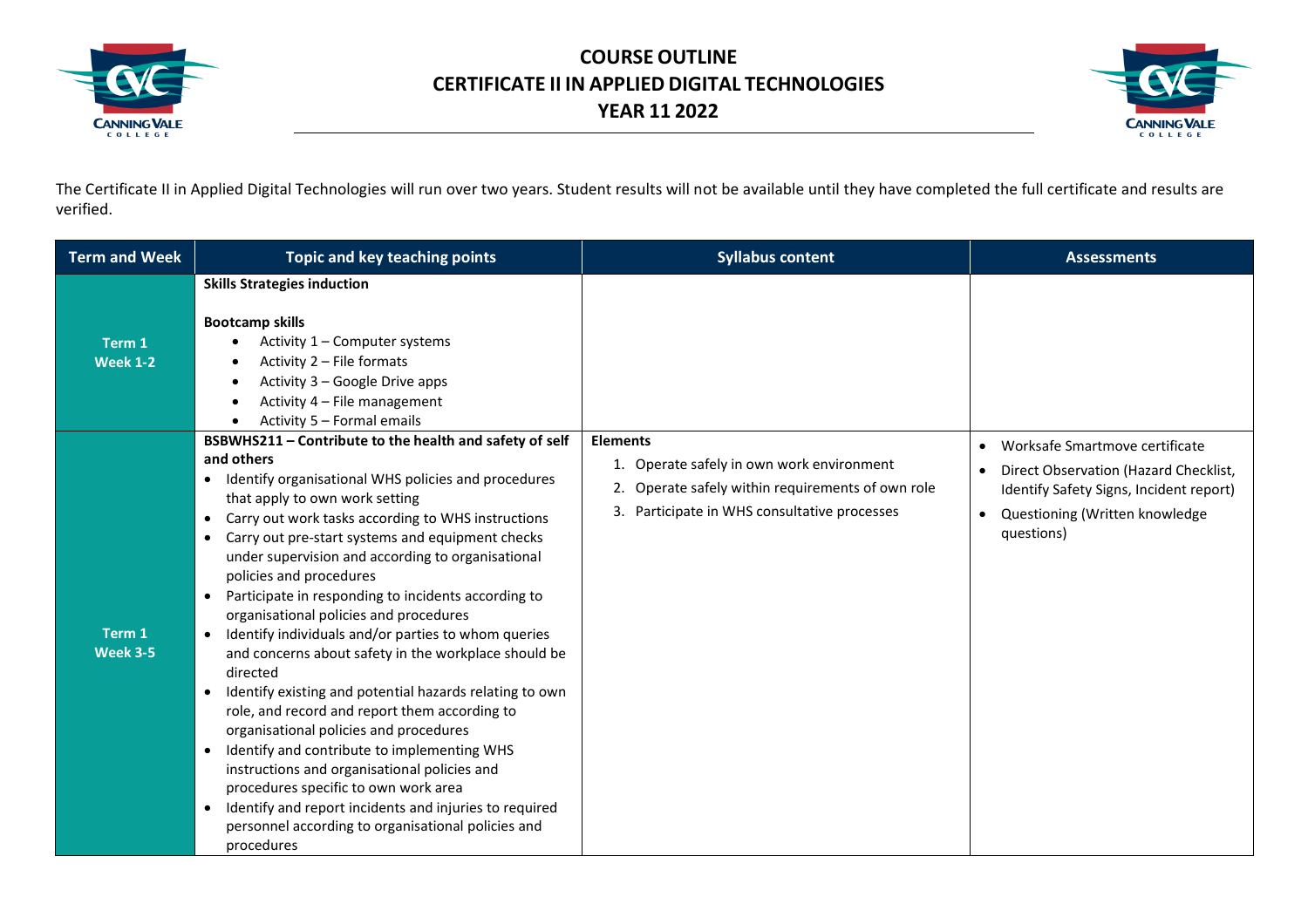



|                            | • Contribute to workplace meetings, inspections, and<br>other WHS consultative activities<br>Identify existing and potential WHS hazards and report<br>$\bullet$<br>them to designated persons according to<br>organisational policies and procedures<br>Participate in actions to minimise or eliminate<br>$\bullet$<br>workplace hazards and to reduce risks                                                                                                                                                                                                                                                                                                                                                                                                                                                                                                                                                                                                                                                                                                                                                                                                                                                                                           |                                                                                                                                                                           |                                                                                                                                                                                        |
|----------------------------|----------------------------------------------------------------------------------------------------------------------------------------------------------------------------------------------------------------------------------------------------------------------------------------------------------------------------------------------------------------------------------------------------------------------------------------------------------------------------------------------------------------------------------------------------------------------------------------------------------------------------------------------------------------------------------------------------------------------------------------------------------------------------------------------------------------------------------------------------------------------------------------------------------------------------------------------------------------------------------------------------------------------------------------------------------------------------------------------------------------------------------------------------------------------------------------------------------------------------------------------------------|---------------------------------------------------------------------------------------------------------------------------------------------------------------------------|----------------------------------------------------------------------------------------------------------------------------------------------------------------------------------------|
| Term 1<br><b>Week 6-10</b> | ICTICT214 - Operate application software packages<br>• Set up workstation according to work health and<br>safety standards and organisational requirements<br>Determine word-processing software task<br>$\bullet$<br>requirements<br>Determine spreadsheet software task requirements<br>$\bullet$<br>Determine software application according to task<br>$\bullet$<br>requirements<br>Identify document purpose, audience and<br>$\bullet$<br>presentation requirements and clarify with required<br>personnel<br>Identify document purpose, audience and<br>presentation requirements and clarify with required<br>personnel<br>Determine text-based business document style guide<br>$\bullet$<br>requirements<br>• Finalise documents using software and technical<br>functions and formatting according to task<br>requirements<br>Name, save and print to a Portable Document Format<br>$\bullet$<br>(PDF) according to task requirements<br>Identify document purpose, audience and<br>$\bullet$<br>presentation requirements and clarify with personnel<br>as required<br>Enter formulas and functions and customise<br>$\bullet$<br>spreadsheet settings according to task requirements<br>• Name, save and print to PDF document according to | <b>Elements</b><br>1. Prepare to operate software packages<br>2. Use word-processing software<br>3. Use spreadsheet software<br>4. Use third application software package | Questioning (Written knowledge<br>$\bullet$<br>questions)<br><b>Direct Observation</b><br><b>Structured Assessment Activities</b><br>(Word processing, spreadsheets,<br>presentations) |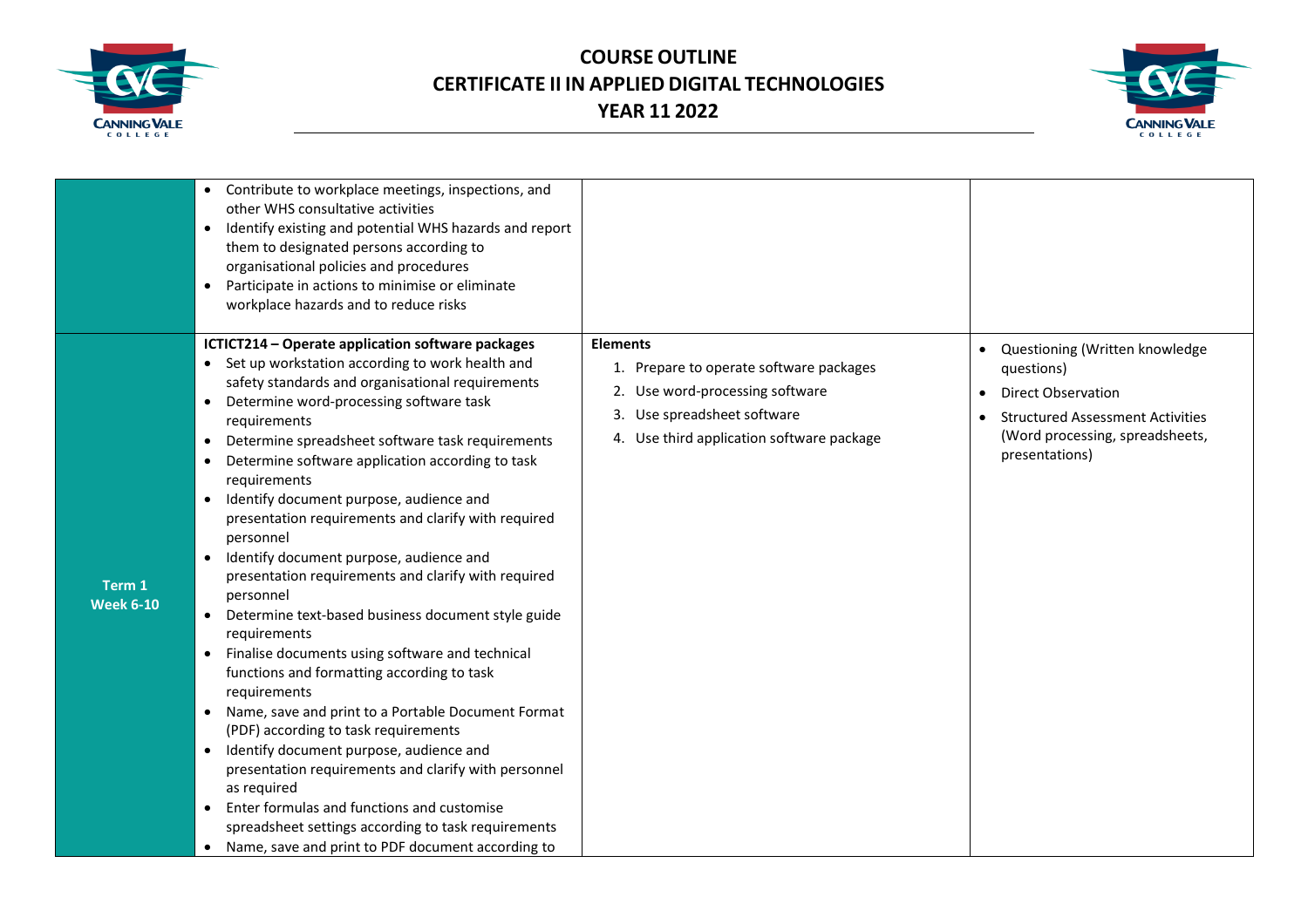



|                                      | task requirements<br>Select software application package according to task<br>$\bullet$<br>requirements<br>• Determine purpose, audience and presentation<br>requirements<br>• Use technical functions, other data and formatting to<br>finalise document<br>Name, save and print to PDF document according to<br>$\bullet$<br>task requirements                                                                                                                                                                                                                                                                                                                                                                                                                                                                                                                                                                                                                                                                                                                                                                                       |                                                                                                                                                                                                                                                       |                                                                                                                                                                           |
|--------------------------------------|----------------------------------------------------------------------------------------------------------------------------------------------------------------------------------------------------------------------------------------------------------------------------------------------------------------------------------------------------------------------------------------------------------------------------------------------------------------------------------------------------------------------------------------------------------------------------------------------------------------------------------------------------------------------------------------------------------------------------------------------------------------------------------------------------------------------------------------------------------------------------------------------------------------------------------------------------------------------------------------------------------------------------------------------------------------------------------------------------------------------------------------|-------------------------------------------------------------------------------------------------------------------------------------------------------------------------------------------------------------------------------------------------------|---------------------------------------------------------------------------------------------------------------------------------------------------------------------------|
| Term <sub>2</sub><br><b>Week 1-6</b> | ICTICT213 - Use computer operating systems and<br>hardware<br>Identify and discuss differences between industry<br>$\bullet$<br>standard computer operating systems<br>Determine ICT organisational requirements and<br>$\bullet$<br>specifications<br>Identify and select operating system and application<br>$\bullet$<br>software according to required task<br>Identify internal and external hardware components<br>$\bullet$<br>Identify relationship between application software,<br>$\bullet$<br>operating system and hardware<br>Install and configure operating system according to<br>$\bullet$<br>organisational requirements<br>• Identify functions associated with operating system<br>and associated boot process<br>• Use graphical user interface and command line<br>interface and perform basic tasks according to task<br>requirements<br>Install and configure application software on operating<br>$\bullet$<br>system<br>• Configure operating system to work with required<br>hardware components according to organisational<br>procedures<br>Optimise operating system using tools and vendor<br>utilities | <b>Elements</b><br>1. Identify operating system and hardware<br>components<br>2. Install and configure operating system, application<br>software and hardware components<br>3. Optimise operating system and hardware<br>components and seek feedback | • Questioning (Written knowledge<br>questions)<br>• Structured Assessment Activities<br>Direct Observation (Install OS,<br>Configure OS, install application<br>software) |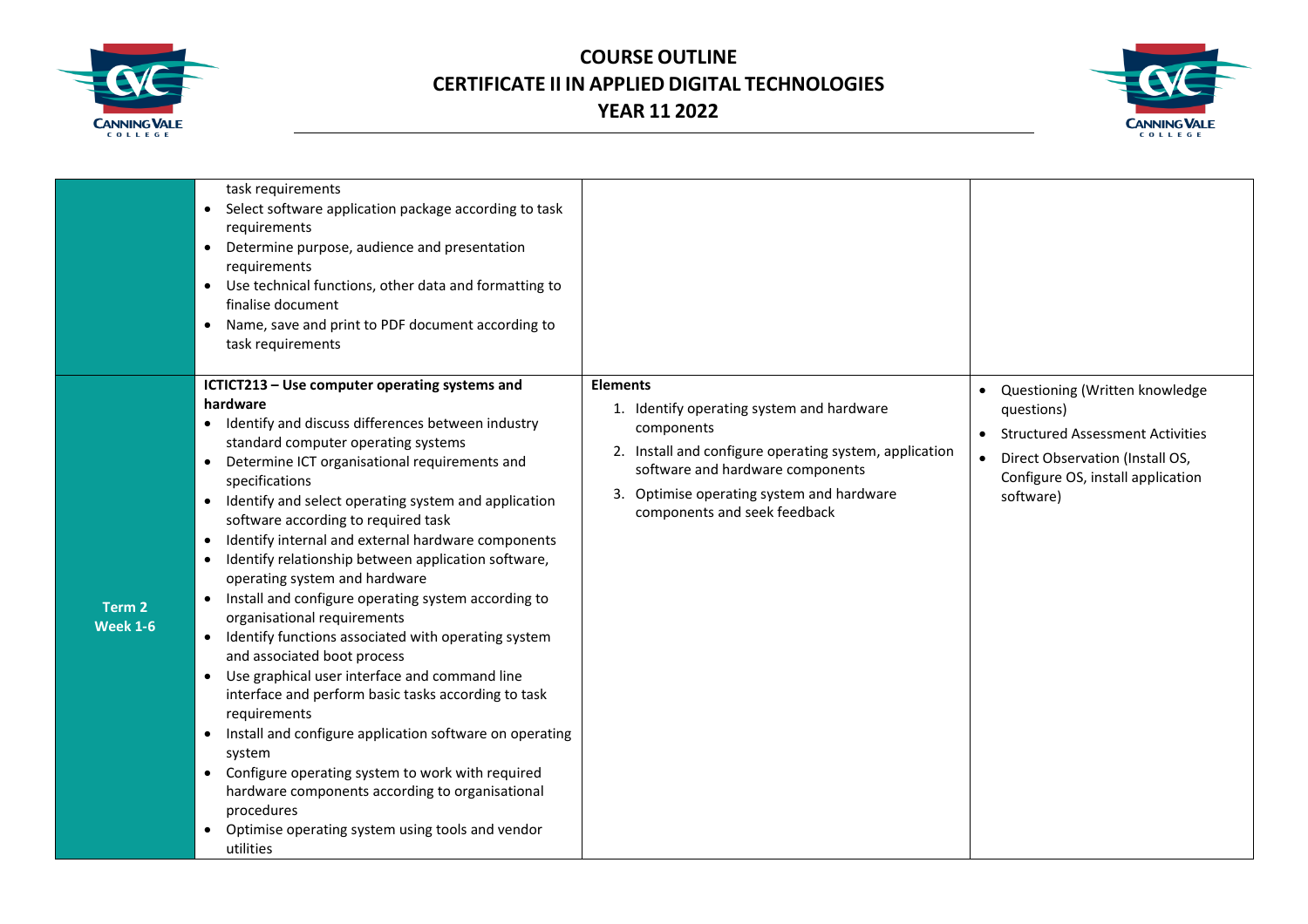



|                                      | • Customise graphical user interface and command line<br>interface using command line techniques<br>Install identified hardware drivers and check<br>functionality<br>Seek review and feedback from required personnel<br>$\bullet$<br>and confirm actions were completed                                                                                                                                                                                                                                                                                                                                                                                                                                                                                                                                                                                                                                                                                                                                                                                                                                                                                                                                                                 |                                                                                                                                                          |                                                                                                                                              |
|--------------------------------------|-------------------------------------------------------------------------------------------------------------------------------------------------------------------------------------------------------------------------------------------------------------------------------------------------------------------------------------------------------------------------------------------------------------------------------------------------------------------------------------------------------------------------------------------------------------------------------------------------------------------------------------------------------------------------------------------------------------------------------------------------------------------------------------------------------------------------------------------------------------------------------------------------------------------------------------------------------------------------------------------------------------------------------------------------------------------------------------------------------------------------------------------------------------------------------------------------------------------------------------------|----------------------------------------------------------------------------------------------------------------------------------------------------------|----------------------------------------------------------------------------------------------------------------------------------------------|
| Term <sub>2</sub><br><b>Week 6-8</b> | ICTICT206 - Install software applications<br>Document client requirements and report to<br>appropriate person<br>Act on instructions to meet client requirements,<br>$\bullet$<br>according to organisational requirements<br>Investigate and select a software application program<br>$\bullet$<br>that best conforms to requirements and organisational<br>policies<br>Obtain application program under instruction from<br>$\bullet$<br>appropriate person<br>Determine licensing requirements and record,<br>$\bullet$<br>according to organisational guidelines<br>Ensure target computer conforms to the minimum<br>$\bullet$<br>hardware and operating system requirements of the<br>application program<br>Install new or upgraded software application program<br>according to appropriate person or organisational<br>instructions<br>Complete the installation process efficiently and<br>$\bullet$<br>effectively to minimise disruption<br>Carry out testing and acceptance, according to<br>$\bullet$<br>organisational guidelines, paying particular attention<br>to possible effect on other systems<br>Ensure client requirements are satisfied<br>Refer outstanding client issues to appropriate person<br>as necessary | <b>Elements</b><br>1. Determine software or software upgrade<br>requirements<br>2. Obtain software or software upgrade<br>3. Install or upgrade software | • Questioning (Written knowledge<br>questions)<br>• Structured Assessment Activities<br>Direct Observation (Install application<br>software) |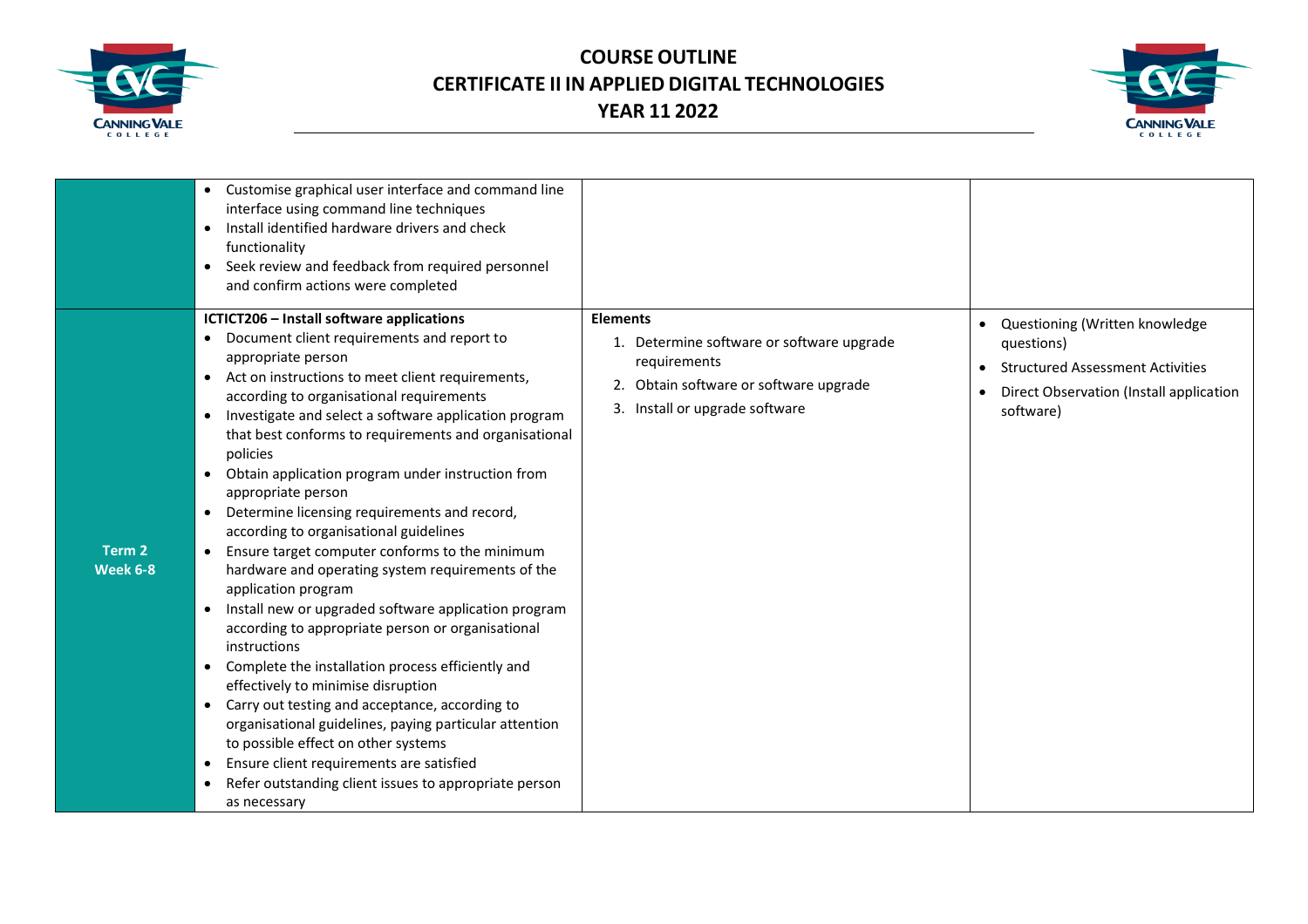



| ICTSAS216 - Maintain ICT equipment and replace<br>consumables<br>• Access and verify cleaning supplies for usability on<br>selected equipment with required personnel<br>Clean equipment according to manufacturer<br>$\bullet$<br>specifications, organisational manuals and work health<br>and safety (WHS) principles and guidelines<br>Access consumables from storage points and record<br>$\bullet$<br>usage according to organisational procedures<br>Replace consumables and log action according to<br>$\bullet$<br>organisational procedures<br>Dispose of consumables following environmental<br>$\bullet$<br>guidelines<br>Test replaced consumables according to organisational<br>$\bullet$<br>procedures<br>Identify and access ICT equipment according to<br>$\bullet$<br>Term <sub>2</sub><br>maintenance guidelines<br><b>Week 9-10</b><br>Maintain ICT equipment according to organisational<br>$\bullet$<br>procedures and manufacturer specifications<br>Term <sub>3</sub><br><b>Week 1-2</b><br>Document equipment information and maintenance<br>procedures performed according to organisational<br>procedures<br>Test equipment according to organisational<br>$\bullet$<br>procedures<br>Plan maintenance schedule according to business<br>$\bullet$<br>needs to prevent interruption of business activities<br>during maintenance procedures<br>Store unused consumables and ICT equipment<br>$\bullet$<br>according to manufacturer specifications and<br>organisational procedures<br>Save and file maintenance documentation according<br>$\bullet$<br>to organisational procedures<br>Report and confirm work activity and outcomes with<br>$\bullet$<br>required personnel | <b>Elements</b><br>1. Access cleaning supplies and clean equipment<br>Replace and manage ICT equipment<br>2.<br>Maintain ICT equipment<br>3.<br>4. Finalise maintenance activities | Questioning (Written knowledge<br>questions)<br><b>Direct Observation (Cleaning</b><br>equipment, replace ICT consumables,<br>maintain ICT equipment) |
|-------------------------------------------------------------------------------------------------------------------------------------------------------------------------------------------------------------------------------------------------------------------------------------------------------------------------------------------------------------------------------------------------------------------------------------------------------------------------------------------------------------------------------------------------------------------------------------------------------------------------------------------------------------------------------------------------------------------------------------------------------------------------------------------------------------------------------------------------------------------------------------------------------------------------------------------------------------------------------------------------------------------------------------------------------------------------------------------------------------------------------------------------------------------------------------------------------------------------------------------------------------------------------------------------------------------------------------------------------------------------------------------------------------------------------------------------------------------------------------------------------------------------------------------------------------------------------------------------------------------------------------------------------------------------------------------------------------|------------------------------------------------------------------------------------------------------------------------------------------------------------------------------------|-------------------------------------------------------------------------------------------------------------------------------------------------------|
|-------------------------------------------------------------------------------------------------------------------------------------------------------------------------------------------------------------------------------------------------------------------------------------------------------------------------------------------------------------------------------------------------------------------------------------------------------------------------------------------------------------------------------------------------------------------------------------------------------------------------------------------------------------------------------------------------------------------------------------------------------------------------------------------------------------------------------------------------------------------------------------------------------------------------------------------------------------------------------------------------------------------------------------------------------------------------------------------------------------------------------------------------------------------------------------------------------------------------------------------------------------------------------------------------------------------------------------------------------------------------------------------------------------------------------------------------------------------------------------------------------------------------------------------------------------------------------------------------------------------------------------------------------------------------------------------------------------|------------------------------------------------------------------------------------------------------------------------------------------------------------------------------------|-------------------------------------------------------------------------------------------------------------------------------------------------------|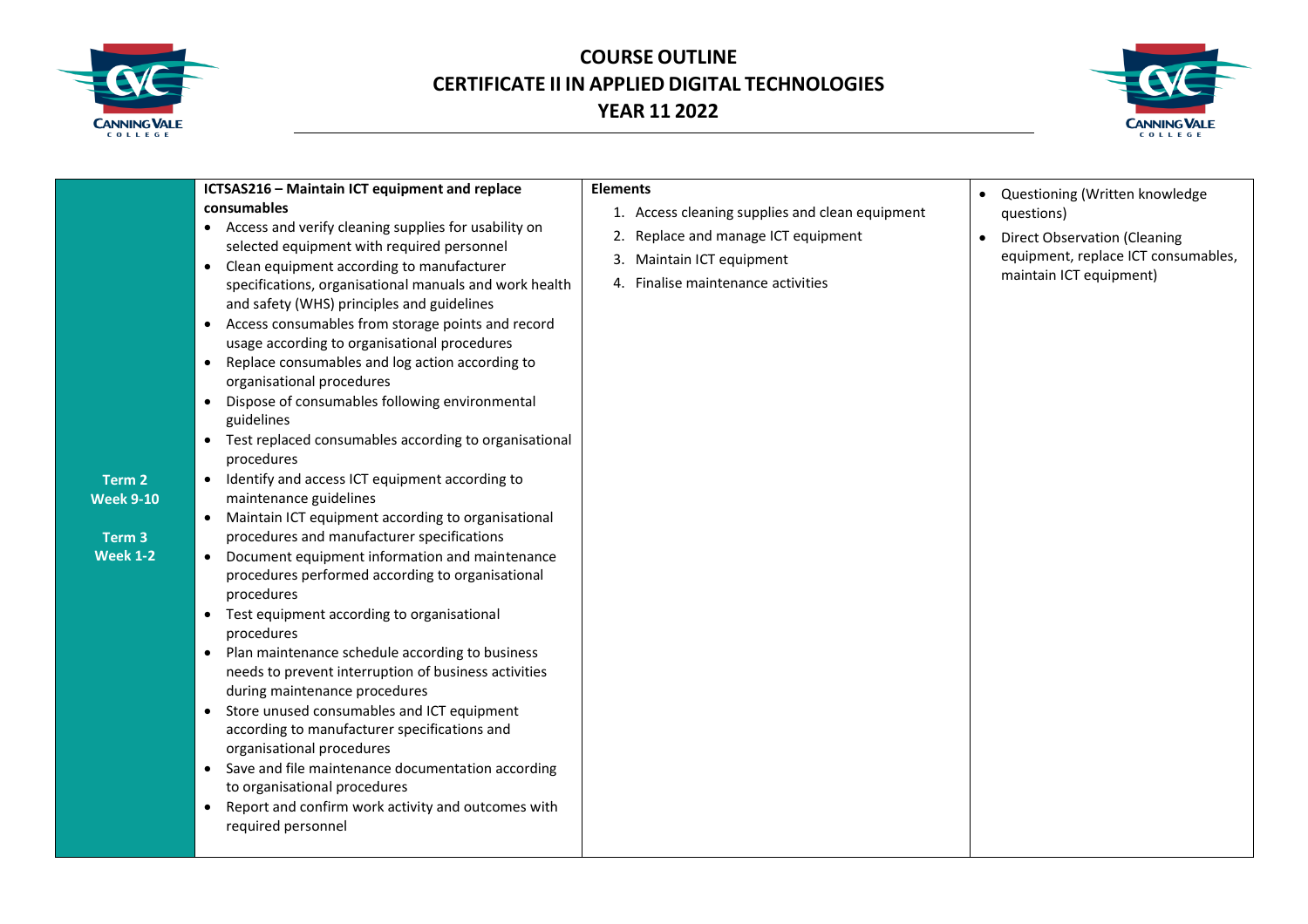



| BSBTEC202 - Use digital technology to communicate in a                                                                                                                                                                                                                                                                                                                                                                                                                                                                                                                                                                                                                                                                                                                                                                                                                                                                                                                                                                                                                                                                                                                                                                                                                                                                                                                                                                                                                                                                                                                                                                                                                                                                                                                        | <b>Elements</b>                                                                                                                                                                        |                                                                                                                                                                                                                   |
|-------------------------------------------------------------------------------------------------------------------------------------------------------------------------------------------------------------------------------------------------------------------------------------------------------------------------------------------------------------------------------------------------------------------------------------------------------------------------------------------------------------------------------------------------------------------------------------------------------------------------------------------------------------------------------------------------------------------------------------------------------------------------------------------------------------------------------------------------------------------------------------------------------------------------------------------------------------------------------------------------------------------------------------------------------------------------------------------------------------------------------------------------------------------------------------------------------------------------------------------------------------------------------------------------------------------------------------------------------------------------------------------------------------------------------------------------------------------------------------------------------------------------------------------------------------------------------------------------------------------------------------------------------------------------------------------------------------------------------------------------------------------------------|----------------------------------------------------------------------------------------------------------------------------------------------------------------------------------------|-------------------------------------------------------------------------------------------------------------------------------------------------------------------------------------------------------------------|
| work environment<br>• Identify purpose for communication, intended<br>audience and content of proposed communication<br>• Identify available digital communication applications<br>by accessing relevant sources of information and<br>clarify with relevant personnel, where required<br>• Select most appropriate application for<br>communication according to available resources and<br>relevant organisational policies and procedures<br>Access application for sending and receiving digital<br>communications according to organisational policies<br>and procedures<br>Create outgoing digital communication, check for<br>$\bullet$<br>accuracy and ensure that any required attachments<br>are included according to application requirements<br>and organisational policies and procedures<br>Term 3<br>Identify urgent, confidential, personal, suspicious or<br>$\bullet$<br><b>Week 3-7</b><br>dangerous digital communication and take<br>appropriate action, clarify with relevant stakeholder,<br>where required<br>Access and identify most appropriate action in<br>$\bullet$<br>response to incoming digital communications,<br>according to organisational policies and procedures<br>• Follow established security levels and filters for<br>incoming digital communications according to<br>organisational policies and procedures<br>Assist relevant personnel to create plan for monitoring<br>and maintaining digital communications across<br>multiple applications according to organisational<br>policies and procedures<br>Store digital communications and attachments<br>according to organisational policies and procedures<br>Archive or permanently delete digital communications<br>according to organisational policies and procedures | 1. Identify purpose and methods of digital<br>communication<br>2. Implement procedures to send and receive digital<br>communications<br>3. Assist with managing digital communications | Questioning (Written knowledge<br>questions)<br><b>Structured Assessment Activities (Plan</b><br>digital communication, examine<br>emails, monitor incoming emails)<br>Portfolio (creating and sending<br>emails) |